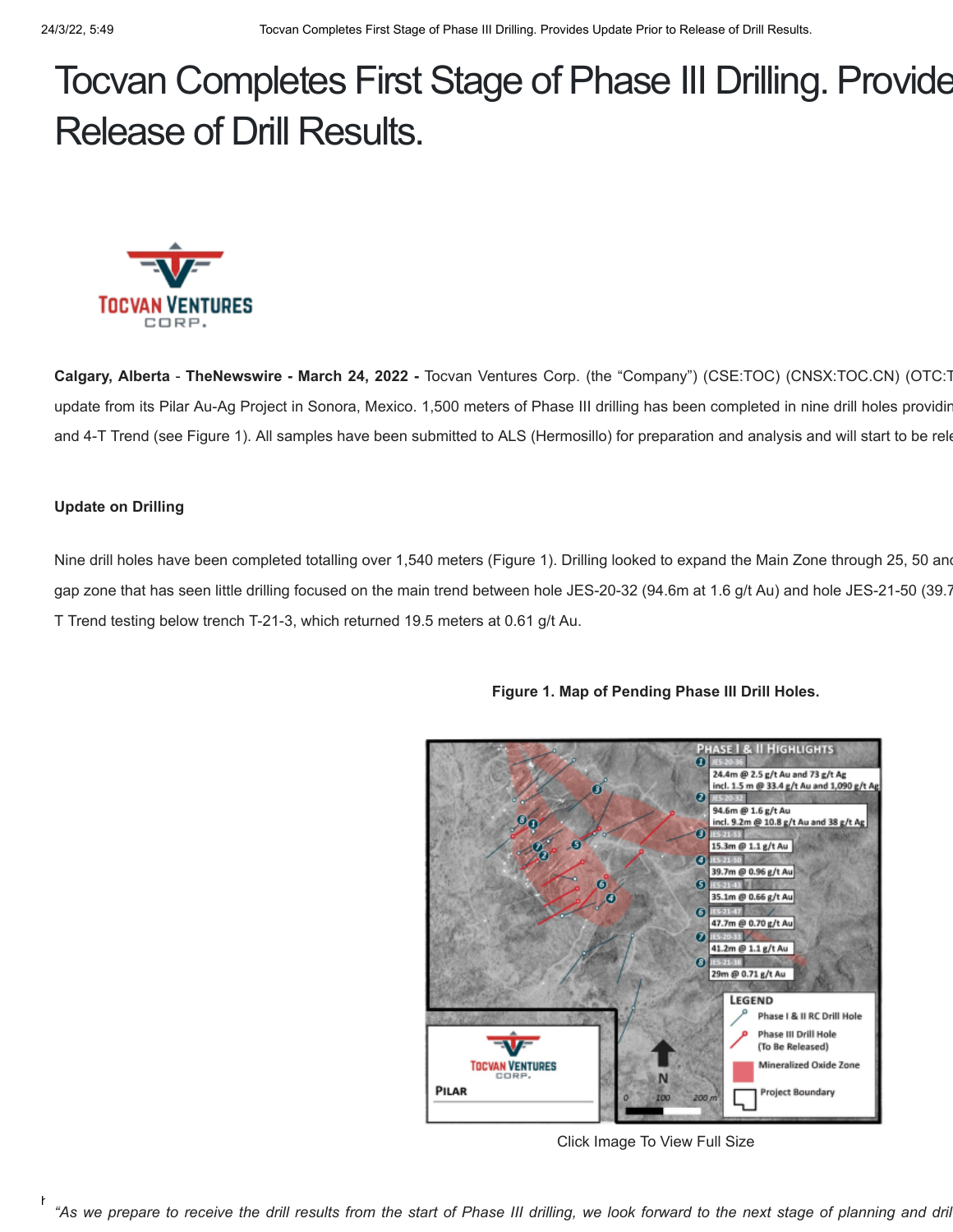24/3/22, 5:49 Tocvan Completes First Stage of Phase III Drilling. Provides Update Prior to Release of Drill Results.

| Met-Pil-03 | 113.4 | TBD | TBD        |  |
|------------|-------|-----|------------|--|
| Met-Pil-04 | 135.8 | TBD | <b>TBD</b> |  |

# **Annual General Meeting**

The company's Annual General Meeting (AGM) will take place **April 8th, 2022**. The Company encourages all shareholders to participat

## **Update on El Picacho Project**

Site visits and planning are underway at Picacho to determine the best use of exploration funds in the near-term. Currently permitting and two kilometers of trenching. Drilling will take place once assessment of key target areas by mapping, geochemistry and geophy Picacho will create significant shareholder value. Highlights of the Picacho project are:

- **Multi-Million Gold-Silver Ounce Potential**
- **24 km2 area to explore**
- **6 km of prospective trend defined thus far**
- **18 km from producing San Fransico Mine (3 Moz Au)**
- **Road accessible (2.5 hrs from Hermosillo)**
- **National Rail line 3km to the east**
- **Fully permitted:**
	- **2 km trenching**
	- **15 km drilling**

A video on El Picacho can be found here:

## **About the Pilar Property**

The Pilar Gold-Silver property is interpreted as a structurally controlled low-sulphidation epithermal project hosted in andesite rock identified in the north-west part of the property from historic surface work and drilling and are referred to as the Main Zone, North Hill a mineralization within the structures follow an overall NW-SE trend of mineralization. Over 22,700 m of drilling have been completed to d